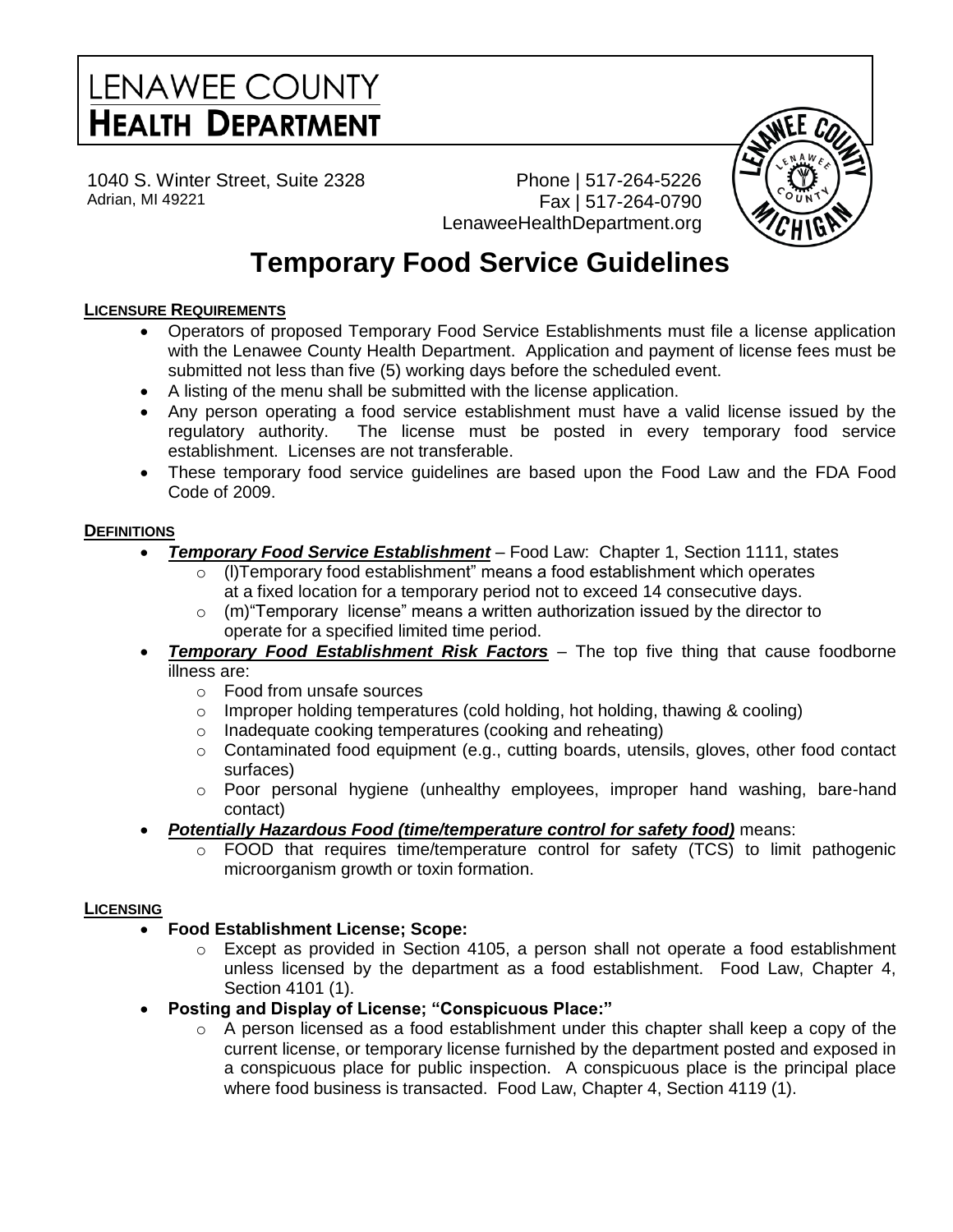#### **FOOD HANDLER CARDS**

 At least one person in charge for each shift shall have a current food handler's card from the Lenawee County Health Department or an approved Manager Food Safety Certificate.

# **FEES**

- Upon submission of an application, an applicant for a food service establishment license shall pay to the local health department having jurisdiction the required license fees authorized by Section 2444 of the public health code, MCL 333.2444, and an additional State of Michigan fee.
- The State fee shall be collected by the local health department at the time the license application is submitted. The state license fee is due and payable by the local health department to the state within 60 days after the fee is collected.

# *FEES SUBJECT TO CHANGE ANNUALLY – PLEASE CALL (517) 264-5213 TO VERIFY*

| Temporary Food Service License Fee                                                | <b>Local Fee</b><br>\$110.00 | Ed Fee<br>\$5.00 | <b>State Fee</b><br>\$4.00 | <b>TOTAL FEE</b><br>\$119.00 |
|-----------------------------------------------------------------------------------|------------------------------|------------------|----------------------------|------------------------------|
| Fee when submitted less than 5 working days before the scheduled event \$160.00   |                              | \$5.00           |                            | \$4.00 \$169.00              |
| Temporary Food Service License Fee with IRS Charitable 501(C)3 Exemption \$100.00 |                              | \$5.00           | \$0.00                     | \$105.00                     |
|                                                                                   |                              |                  |                            |                              |
| Fee when submitted less than 5 working days before the scheduled event \$150.00   |                              | \$5.00           | \$0.00                     | \$155.00                     |

#### **TEMPORARY LICENSE EXEMPTIONS**

- A temporary food establishment with no food preparation using only single service articles and serving only non-potentially hazardous food or beverage.
- If food is prepared in a food service establishment licensed in Michigan and the food is transported from the food service establishment to a fixed temporary serving location, the serving location is not required to be separately licensed and is considered an extension of the food service establishment if no food preparation is conducted at the serving location and the food is transported and served by employees of the food service establishment.

#### **VARIANCES**

 Any variance from these requirements needs to be addressed in writing to the Lenawee County Health Department. Variance request forms and instructions are available upon request.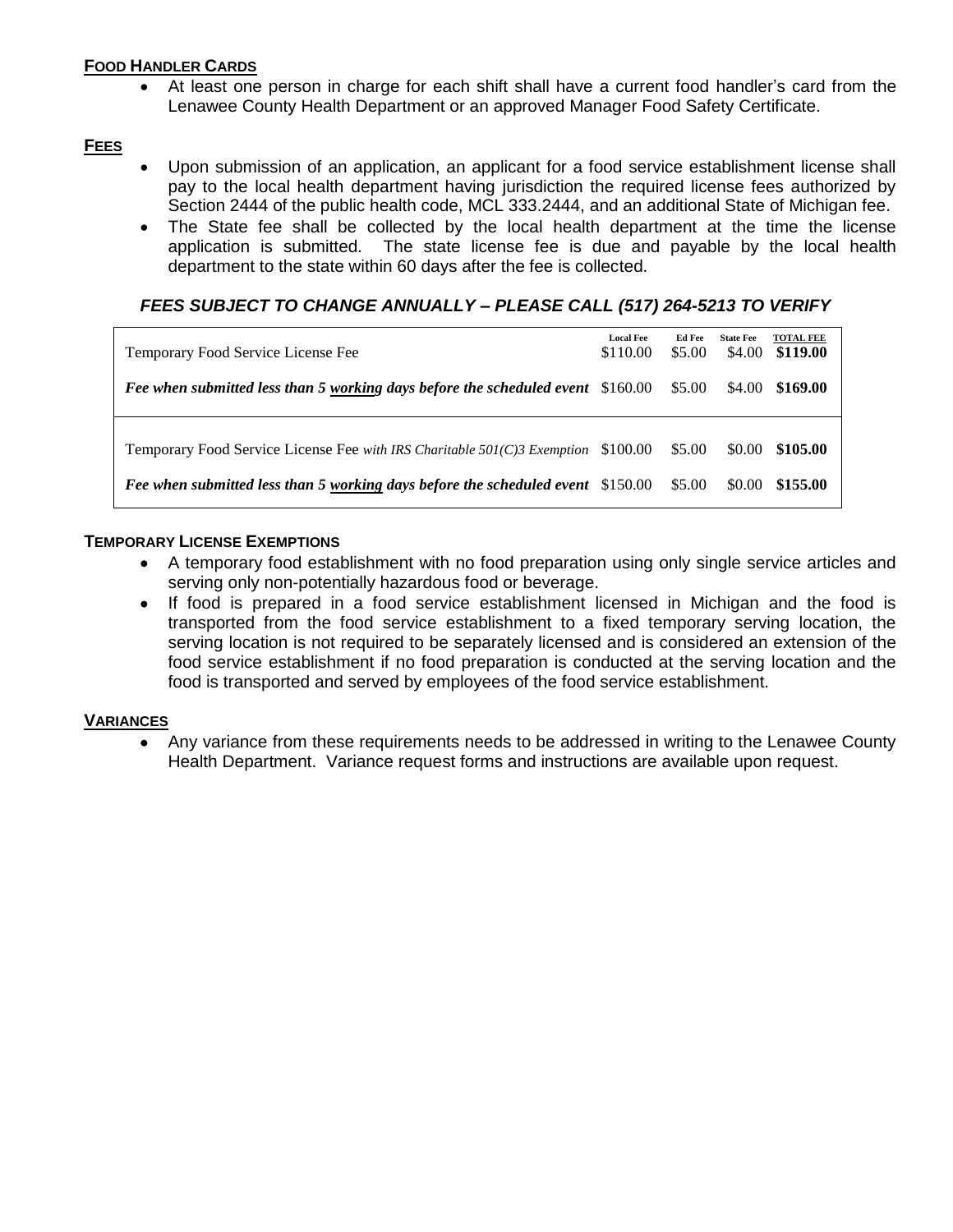# **Temporary Food Establishment Operations Checklist Michigan Food Law of 2000, as amended**

This document is for educational purposes only and should not be considered a replacement to reading the Food Code and Michigan Food Law of 2000, copies of which are available at www.michigan.gov/mda. This document is a modified version of a checklist prepared by the Food and Drug Administration and the Conference for Food Protection. It is intended to be a guide for the temporary food service industry, the Michigan Department of Agriculture, and Michigan's local health departments.

A "Temporary Food Establishment" means a food establishment which operates at a fixed location for a temporary period not to exceed 14 consecutive days.

# **Personnel**

## **Person in Charge:**

The permit holder shall be the person in charge or shall designate a person in charge, and ensure that a person in charge is present at the temporary food establishment during all hours of operation. The person in charge must demonstrate knowledge as required under section 2-102.11, and perform the duties as required under section 2-103.11 of the 2009 Food Code. The person in charge may demonstrate knowledge by operating the temporary food establishment in compliance with the Michigan Food Law 2000, OR by being a certified food protection manager, OR by responding correctly to the inspector's questions.

#### **Handwashing:**

Handwashing facilities must be located in a temporary food establishment. Potable hot and cold tempered running water under pressure with suitable hand cleaner, dispensed paper towels, and a waste receptacle must be provided, unless otherwise approved. If approved, when food exposure is limited, the following may be acceptable substitutes:

- a) A large insulated container with a spigot, which can be turned on to allow potable, clean, warm water to flow over one's hands into a waste receiving bucket of equal or larger volume; suitable hand cleaner; disposable towels, and a waste receptacle.
- b) Chemically treated towelettes may be used for cleaning hands in a temporary food establishment if the food items offered are pre-packaged or otherwise protected from contamination by hands AND a handwashing facility is available at the event and used by employees following toilet use.

#### **When to Wash:**

Food employees must wash their hands and exposed portions of the arms after touching bare human body parts, using the toilet room, handling animals, coughing/sneezing, using a handkerchief, using tobacco, eating/drinking, handling soiled equipment/utensils, as often as necessary to prevent crosscontamination, when switching between raw and ready-to-eat food, and after engaging in other activities that contaminate the hands.

#### **How to Wash:**

Food employees shall clean their hands and exposed portions of the arms in a properly equipped handwashing facility by vigorously rubbing together the surfaces of the lathered hands and arms and thoroughly rinsing with clean water. Employees shall pay particular attention to the areas underneath the fingernails and between the fingers. To avoid recontamination of hands, food employees may use disposable paper towels or similar barriers when touching surfaces such as faucet handles.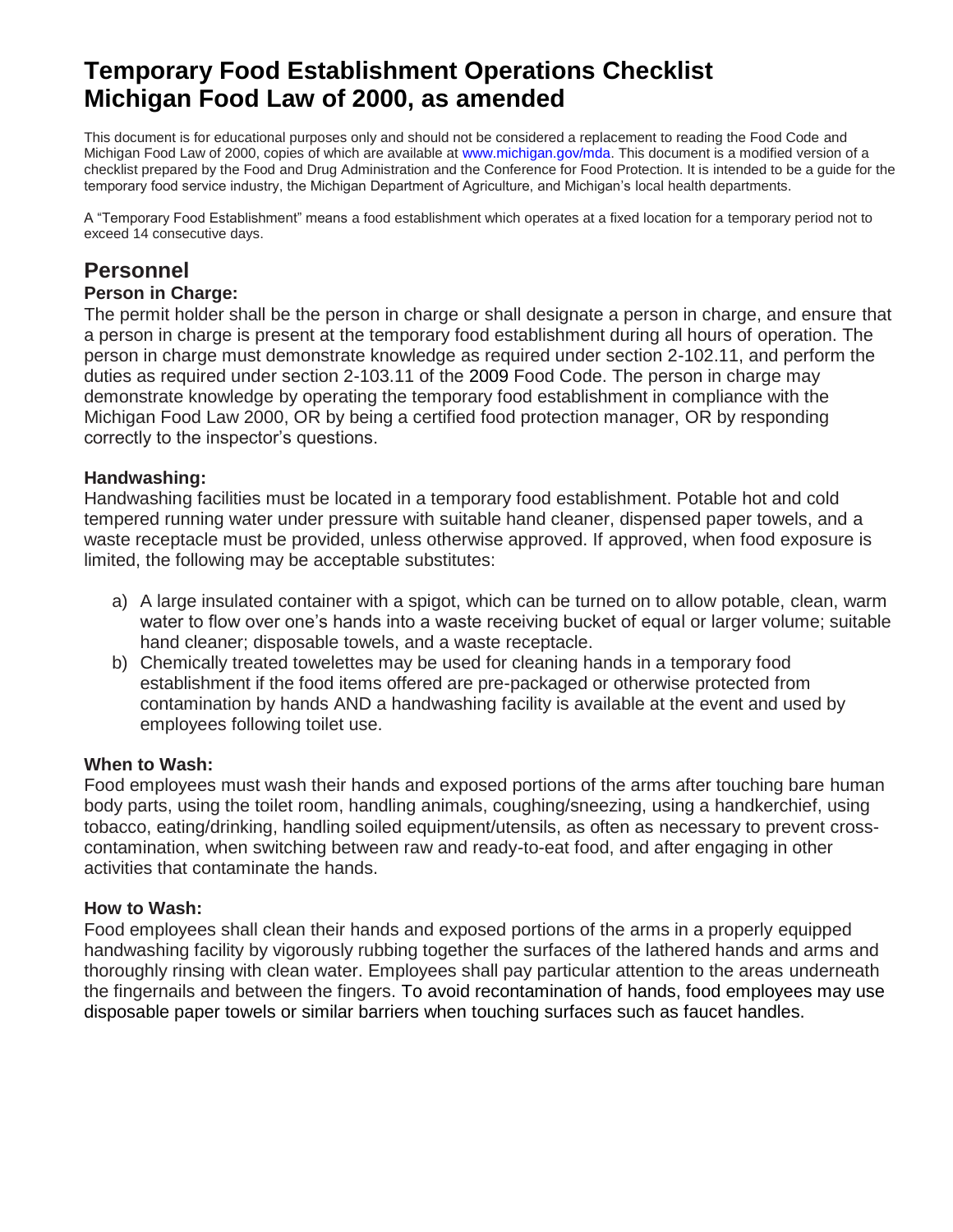# **Employee Health:**

The person in charge must exclude employees who have the following conditions:

- Symptoms such as diarrhea, fever, vomiting, jaundice, sore throat with fever. (A food employee with vomiting or diarrhea must be free of symptoms for at least 24 hours.)
- Illnesses such as Salmonella Typhi, Shigella, Eschericia coli 0157:H7, Hepatitis A, or Norovirus.

#### **Hygiene:**

Food employees shall maintain a high degree of personal cleanliness and shall conform to good hygienic practices during all working periods. Food employees shall have clean outer garments and wear effective hair restraints. Smoking, eating, and drinking are not allowed by food employees in the food preparation and service areas. All non-working unauthorized persons must be restricted from the food preparation and service areas.

#### **No Bare Hand Contact with Ready-to-Eat Food:**

Food employees may not have contact with exposed ready-to-eat food with their bare hands. Suitable utensils, such as deli paper, spatulas, tongs, dispensing equipment, or gloves shall be used.

# **Food Source and Temperature**

#### **Source:**

All food must be obtained from sources that comply with the law. All meat and poultry must come from USDA-approved sources. Home canned and home-prepared foods are not allowed. Ice for use as a food or a cooling medium must be made from potable water obtained from an approved source.

#### **Preparation:**

All food prepared off-site for service at a temporary food establishment must be prepared in a licensed food establishment.

#### **Temperatures:**

**Hot Holding**: Potentially hazardous food must be maintained at 135° F or higher.

**Cold Holding**: Potentially hazardous food must be maintained at 41° F or below.

#### **Cooking**:

- 165° F for 15 seconds poultry; stuffing containing fish, meat, or poultry; stuffed fish, meat, pasta, or poultry.
- $\bullet$  155° F for 15 seconds comminuted fish, meat, pooled raw eggs.
- 145° F for 15 seconds raw shell eggs broken and prepared in response to a consumers order and for immediate service, fish, meat, and pork.
- See section 3-401.11 (B) of the 2005 Food Code for cooking whole beef roasts, corned beef roasts, pork roasts, and cured pork roasts, such as ham.

#### **Thawing:**

Potentially hazardous food shall be thawed either under refrigeration maintain the food temperature at 41° F or less; completely submerged under running water having a temperature of 70° F or below; or as part of a cooking process.

#### **Cooling:**

Cooked potentially hazardous food shall be cooled from 135° F to 70° F within two hours or less; and from 70° F to 41° F within four hours or less.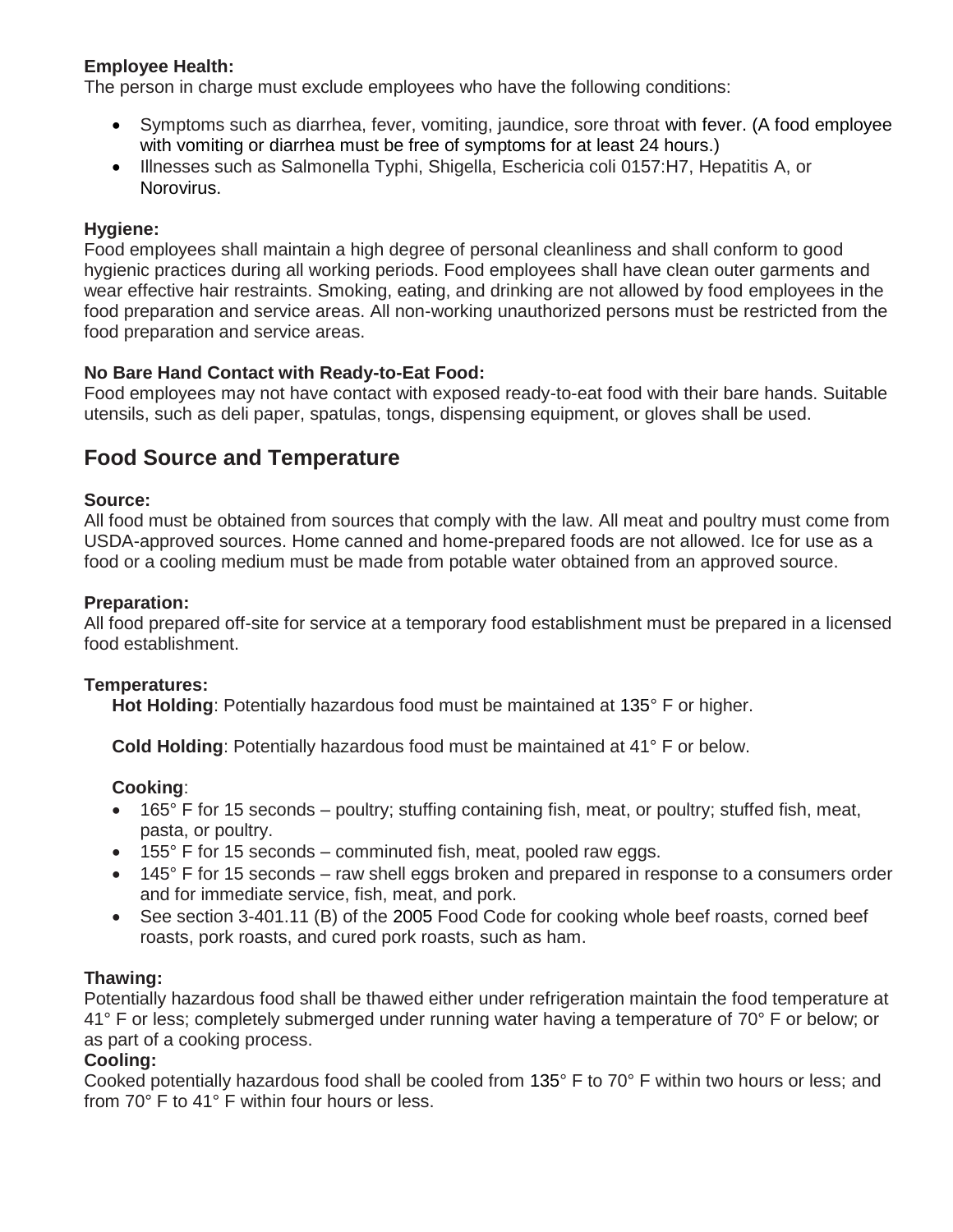## **Reheating for Hot Holding:**

Potentially hazardous food that is cooked, cooled, and reheated for hot holding shall be reheated so that all parts of the food reach a temperature of at least 165° F for 15 seconds within two hours.

#### **Date Marking:**

Ready-to-eat potentially hazardous food held refrigerated for more than 24 hours must be clearly marked at the time of preparation to indicate the date by which the food shall be consumed which is seven calendar days or less from the day the food is prepared. If an alternative marking system is used, the operator must be able to explain the system to inspector. The inspector may verify employees understand and use the system.

 **Consumer Advisory:** Raw and partially cooked animal food may be served provided the food establishment serves a population that is not highly susceptible, and a consumer advisory has been provided in accordance with section 6149 of the Michigan Food Law of 2000, or 2005 Food Code section 3-603.11.

# **Food and Utensil Storage & Handling**

#### **Dry Storage:**

All food, equipment, utensils, and single service items shall be stored at least six inches off the floor on pallets, tables, or shelving protected from contamination, and shall have effective overhead protection.

#### **Cold Storage:**

Either mechanical refrigeration units or effectively insulated hard-sided cleanable containers with sufficient ice to maintain potentially hazardous food at 41° F or below shall be provided. Unpackaged food and packaged food subject to the entry of water may not be stored in direct contact with ice or water. It is recommended all storage units be secured to prevent intentional contamination of foods.

#### **Hot Storage:**

Hot food storage units (i.e., electrical equipment, propane stoves, grills, etc.) shall be used to keep potentially hazardous foods at 135° F or above.

#### **Thermometers:**

A thermocouple or metal stem thermometer shall be provided to check internal temperatures of potentially hazardous hot and cold food items. Food temperature measuring devices shall be accurate to +/- 2° F, and should have a range of 0° F to 220° F. Each cold storage unit shall have a numerically scaled thermometer accurate to  $+/- 3°$  F to measure the air temperature of the unit.

# **Food Display:**

All food shall be protected from customer handling, coughing, sneezing, or other contamination by wrapping, the use of sneeze guards, or other effective barriers. Condiments must be dispensed in single-service type packaging, in pump-style dispensers, or in protected squeeze bottles, shakers, or similar dispensers which prevent the contamination of food items by workers, patrons, insects, or other sources.

#### **Utensil Storage:**

In-use food dispensing utensils must be stored either in the food with their handles above the top of the food container; in running water of sufficient velocity to flush particles to a building drain; or in a container of water if the water is maintained at a temperature of at least 135°F or below 41°F and the water is changed at least every four hours.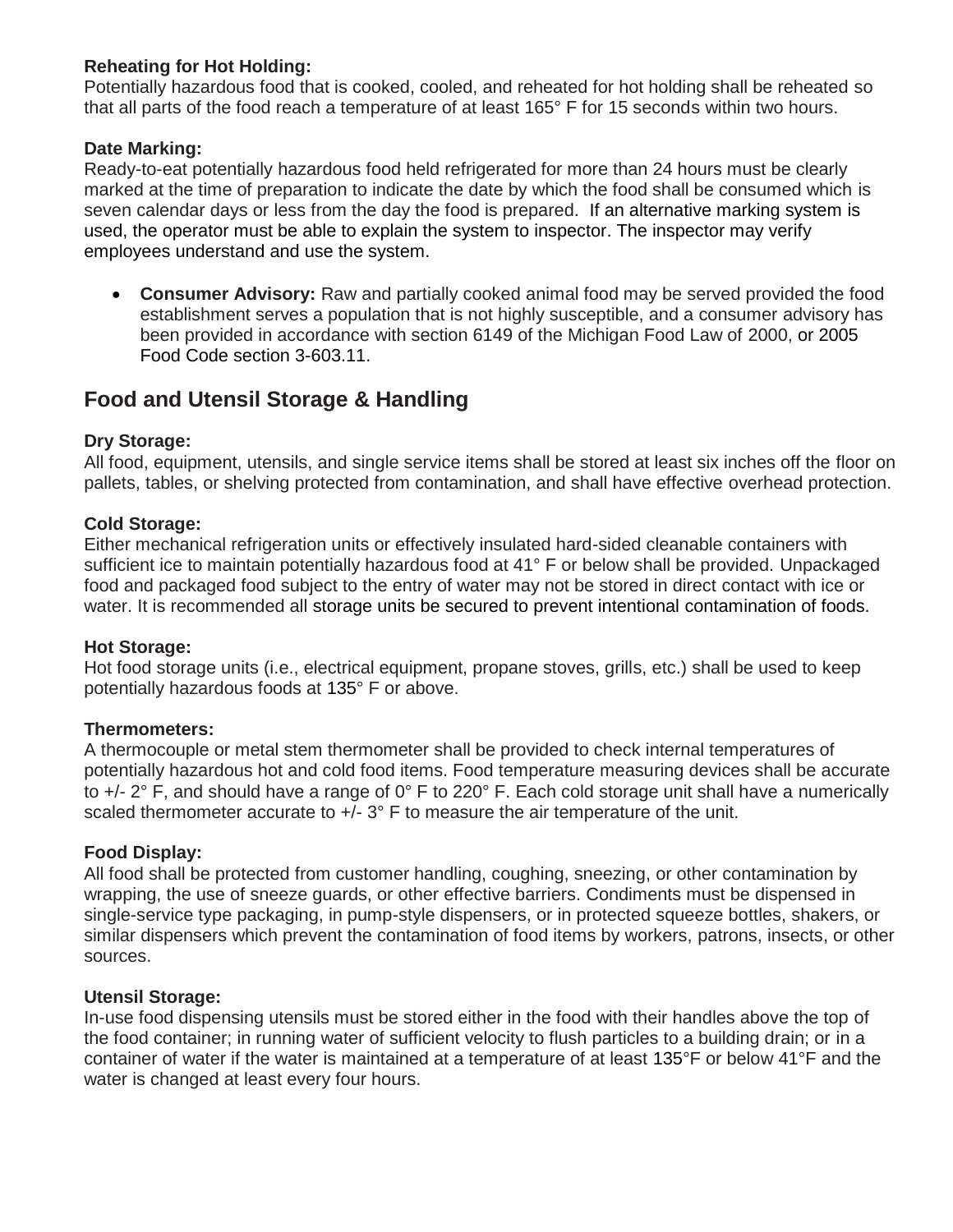# **Cross-Contamination:**

Food shall be protected from cross-contamination by separating raw animal foods from ready-to-eat foods during storage, preparation, holding, and display. Equipment and utensils (including knives, cutting boards, and food storage containers) must be thoroughly cleaned and sanitized after being used for raw animal foods and before being used for ready-to-eat food.

# **Cleaning**

# **Warewashing:**

Either a commercial dishwasher or a three-compartment sink set-up must be utilized to wash, rinse, and sanitize equipment and utensils coming into contact with food. The minimum requirements for a utensil washing set-up to wash/rinse/sanitize should consist of three basins that are large enough for immersion of the utensils, a potable hot water supply, and an adequate disposal method for the wastewater. In-use equipment and utensils must be cleaned and sanitized at least every four hours.

A two-compartment sink may be used for small batch operations for cleaning kitchenware provided: A) specific approval has been granted; B) the number of items to be cleaned is limited; C) the cleaning and sanitizing solutions are made up immediately before use and drained immediately after use; or D) a detergent sanitizer is used as specified under section 4-501.115 of the 2005 Food Code.

# **Sanitizing:**

An approved sanitizer must be provided for sanitizing food contact surfaces. Sanitizers must be used at appropriate strengths as specified by manufacturer. Three common sanitizers, and the typical concentrations required by manufacturers, are:

Chlorine solution  $= 50$  ppm; Iodine solution  $= 12.5$  to 25 ppm; or Quaternary ammonium compound = 200 ppm

An approved test kit to measure sanitizer concentrations must be available and used.

# **Wiping Cloths:**

Wet wiping cloths in use for wiping food spills from food contact and nonfood contact surfaces of equipment shall be stored in a clean chlorine sanitizing solution at a concentration of 100 mg/l. Dry wiping cloths may be used to wipe food spills from tableware and carryout containers. All wiping cloths shall be free of food debris and visible soil, and shall be used for no other purpose.

# **Water Supply and Wastewater Disposal**

# **Water:**

An adequate supply of potable water shall be available on site for cooking and drinking purposes; for cleaning and sanitizing equipment, utensils, and food contact surfaces; and for handwashing. Water must come from an approved water supply. The water supply system hoses, piping, and appurtenances must be constructed with approved food contact materials. The water supply system must be installed to preclude the backflow of contaminants into the potable water supply. All hose and other connections to the potable water supply shall be maintained a minimum of six inches above the ground. The water supply system must be adequately flushed and disinfected prior to use. A supply of commercially bottled drinking water may be allowed.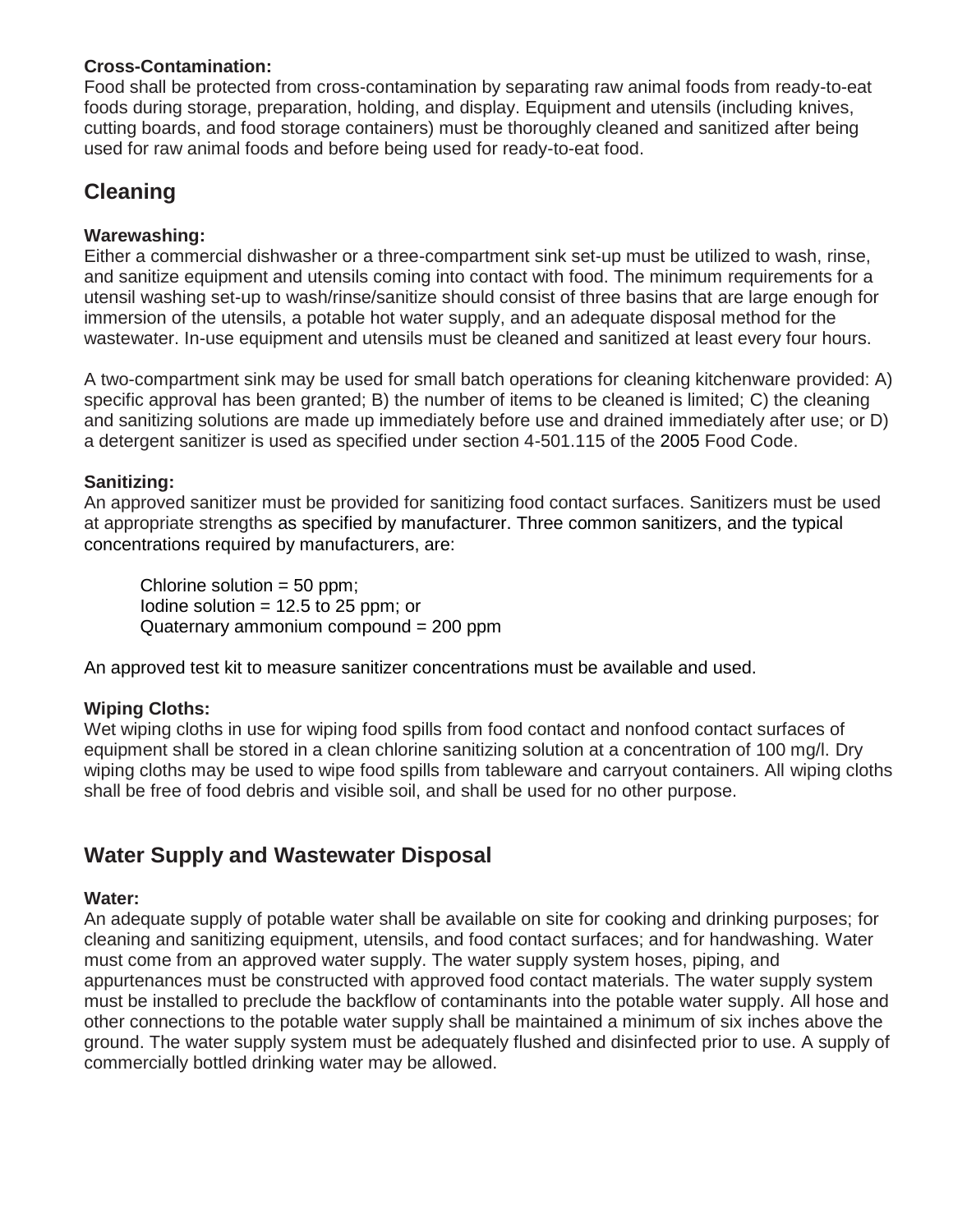#### **Wastewater Disposal:**

Wastewater shall be disposed in an approved wastewater disposal system. Wastewater may not be dumped onto the ground surfaces, into waterways, or storm drains.

# **Premises**

# **Food Contact Surfaces:**

All food contact surfaces shall be smooth, easily cleanable, durable, and nonabsorbent. All other surfaces shall be finished so that they are easily cleanable.

# **Floors:**

Unless otherwise approved, floors of outdoor-type temporary food establishments should be constructed of concrete; asphalt; non-absorbent matting; tight wood; or removable platforms that minimize dust and mud. The floor area should be graded to drain away from the temporary food establishment.

# **Overhead Protection:**

The temporary food establishment must be covered with a canopy or other type of overhead protection unless the food items offered are commercially pre-packaged food items dispensed in their original containers. Overhead protection is not required over outdoor cooking devices unless unique local circumstances warrant (i.e., roosting birds over cooking area, blowing dust from construction areas, etc.).

# **Walls**:

Walls may be required as necessary to protect against the elements, windblown dust and debris, insects, or other sources that contaminate food, food contact surfaces, equipment, utensils, or employees.

# **Insect Control:**

Windows and doors kept open for ventilation shall be protected against the entry of insects and rodents by 16 to 25 mesh screen, properly designed and installed air curtains, or other effective means. Other effective means may include the storage and handling of food, equipment, utensils, linens, and single service articles in covered containers or by using other methods in a manner that would protect the items from insects and rodents. Such precautions do not apply if flying insects and other pests are absent due to the location of the establishment, the weather, or other limiting conditions.

# **Lighting:**

Adequate lighting by natural or artificial means must be provided. Light bulbs shall be shielded, coated, or otherwise shatter-resistant in areas where there is exposed food, clean equipment and utensils, or unwrapped single service articles.

# **Ventilation:**

If necessary, mechanical ventilation shall be provided to keep rooms free of excessive heat, steam, condensation, vapors, obnoxious odors, smoke, and fumes. Natural ventilation is normally all that is necessary for outdoor-type temporary food establishments.

# **Garbage:**

An adequate number of nonabsorbent, easily cleanable garbage containers must be provided. The containers must be covered and rodent proof. Grease must be disposed of properly.